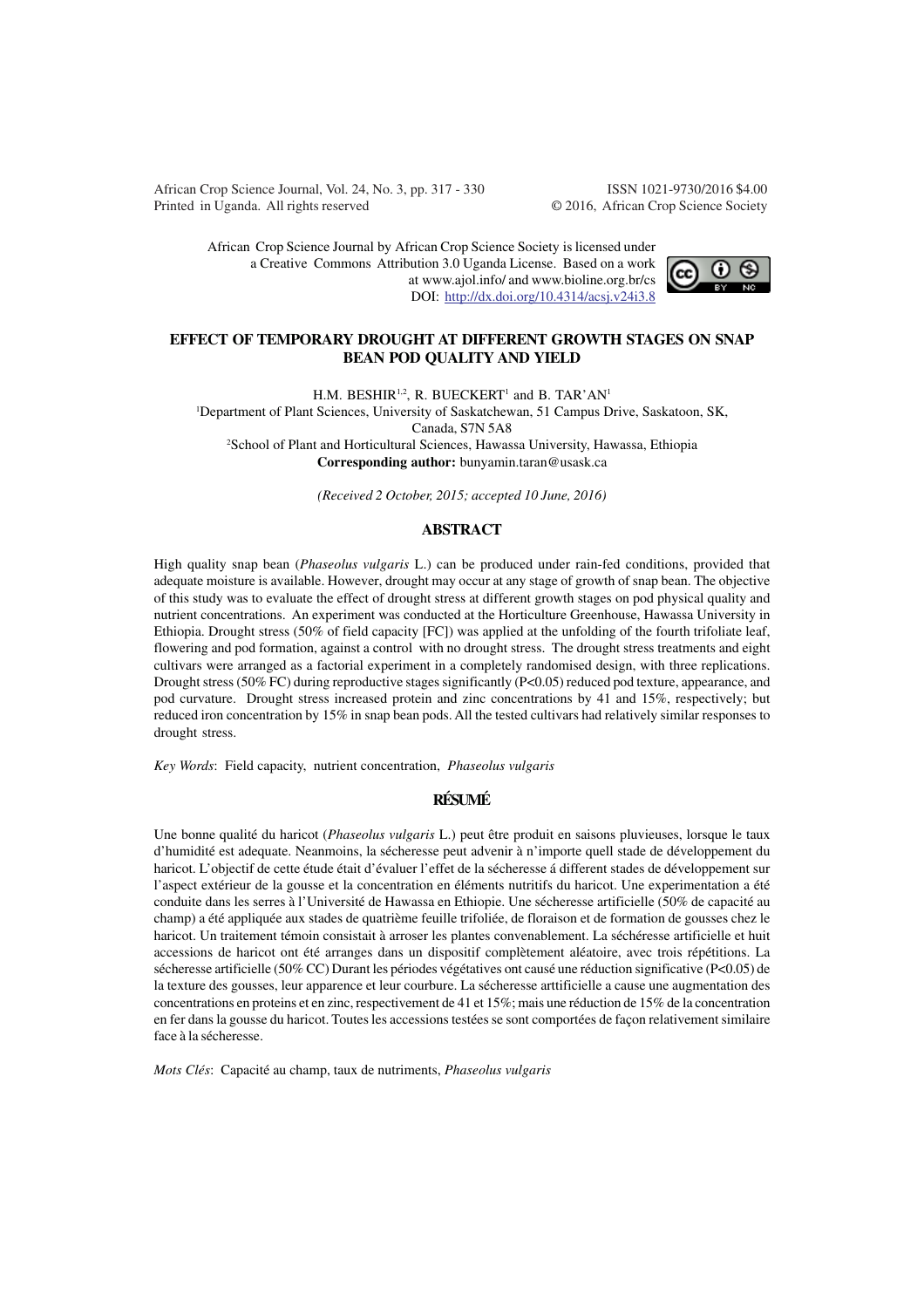### **INTRODUCTION**

Inadequate and variable water supply has a negative effect on crop production across different climatic regions. The problem is more prominent in tropical and subtropical semiarid and arid climates, in which water losses through evaporation and evapotranspiration are high throughout the year (Perry and Perry, 1989). Management of water resources is a global challenge compared to other environmental factors (Mavi and Tupper, 2004).

Drought, which can occur at any stage during plant growth, reduces pod yield and pod quality of snap bean. Drought reduces the number of flowers, pod setting and leaf area in bean by 51, 63 and 60%, respectively (Barrios *et al*., 2005). Flowering and post-flowering are the most sensitive growth stages to drought in common bean (Calvache *et al*., 1997; Manjeru *et al*., 2007). Gunton and Evenson (1980) demonstrated that drought stress during pre-flowering and flowering stages reduces seed yield by 28 and 24%, respectively, and lowers seed quality of common bean. Cakir (2004) reported that drought stress at all growth stages reduces yield and yield components in corn, but the effect was worst when drought occurred during reproductive stages. Ghassemi-Golezani *et al*. (2009) reported that drought stress at any growth stage reduced grain yield of faba bean.

In addition to pod yield and pod physical qualities, nutrient concentration in green pods of snap bean could also be affected by drought stress. However, reports are contradictory on the effect of drought stress on nutrient concentrations, such as protein, zinc and iron in seeds of common bean (De Mejia *et al*., 2003; Ghanbari *et al*., 2013; Ghanbari *et al*., 2015). Most studies mainly focused on the effect of drought stress on nutrient concentrations in dry seeds of common bean. However, information is lacking on the effect of drought stress on nutrient concentrations in green pods of snap bean. There is also limited information on the effect of drought stress during specific developmental stage on pod physical qualities in snap bean such as pod curvature, texture and appearance.

The objective of this study was to evaluate the effect of drought stress at different growth stages on physical pod qualities of snap bean and nutrient richness in snap bean pods.

# **MATERIALS AND METHODS**

The experiment was conducted twice; the first from September to November 2012, and the second from October to December 2013 at the Horticulture greenhouse, Hawassa University, Hawassa, Ethiopia. The physicochemical properties of the soil are presented in Table 1. Inorganic N fertiliser as urea at the rate of 100 mg kg-1dry soil was mixed with the soil at the time of seeding. The daily average temperature and relative humidity in the greenhouse were automatically controlled and were kept at  $24^{\circ}$ C and 65%, respectively. The soil used in the experiment was obtained from the Research and Farm Centre at Hawassa University.

The moisture content at field capacity (FC) of the soil was determined gravimetrically as described by Reynolds (1970). Drought stress

TABLE 1. The physicochemical characteristics of the experimental soil

| Profile code                                                                                                                                         | Concentrations |
|------------------------------------------------------------------------------------------------------------------------------------------------------|----------------|
| Sand (%)                                                                                                                                             | 51.69          |
| Silt (%)                                                                                                                                             | 30.20          |
| Clay (%)                                                                                                                                             | 18.12          |
| Texture class <sup>†</sup>                                                                                                                           | Loam           |
| pH-H <sub>2</sub> O (1:2.5) ‡                                                                                                                        | 6.10           |
| pH-KCl (1:2.5) ‡                                                                                                                                     | 5.22           |
| EC (ms cm <sup>-1</sup> ) (1:2.5)                                                                                                                    | 0.17           |
| Exch.Na (cmolc kg <sup>-1</sup> soil) *                                                                                                              | 0.60           |
| Exch.K <sup>+</sup> (cmolc kg <sup>-1</sup> soil) *                                                                                                  | 2.41           |
| Exch.Ca <sup>2+</sup> (cmolc kg <sup>-1</sup> soil) *                                                                                                | 12.93          |
| Exch.Mg <sup>2+</sup> (cmolc kg <sup>-1</sup> soil)*                                                                                                 | 8.08           |
| sum of cations (cmolc kg <sup>-1</sup> soil)                                                                                                         | 36.01          |
| CEC (cmolc kg <sup>-1</sup> soil)                                                                                                                    | 24.01          |
| Organic carbon (%) **                                                                                                                                | 1.55           |
| Nitrogen (%) <sup>††</sup>                                                                                                                           | 0.10           |
| Available P (mg $\mathsf{P}_{\scriptscriptstyle{2}}\mathsf{O}_{\scriptscriptstyle{5}}$ kg $^{\scriptscriptstyle{1}}$ soil) $^{\scriptscriptstyle\#}$ | 91.68          |
| Available K (mg K <sub>2</sub> O kg <sup>-1</sup> soil) *                                                                                            | 973.64         |
| Exchangeable sodium % (ESP) *                                                                                                                        | 1.66           |
| Cu (mg kg <sup>-1</sup> soil)                                                                                                                        | 0.39           |
| Fe <sup>3+</sup> (mg kg <sup>-1</sup> soil)                                                                                                          | 25.93          |
| Mn <sup>2+</sup> (mg kg <sup>-1</sup> soil)                                                                                                          | 27.03          |
| Zn* (mg kg <sup>-1</sup> soil)                                                                                                                       | 3.78           |
|                                                                                                                                                      |                |

Methods: †Hydrometer; ‡Acid neutralization; \*Ammonium acetate; #Olsen; \*\*Walkley and Black; ††Kjeldahl; ‡‡ Instrumental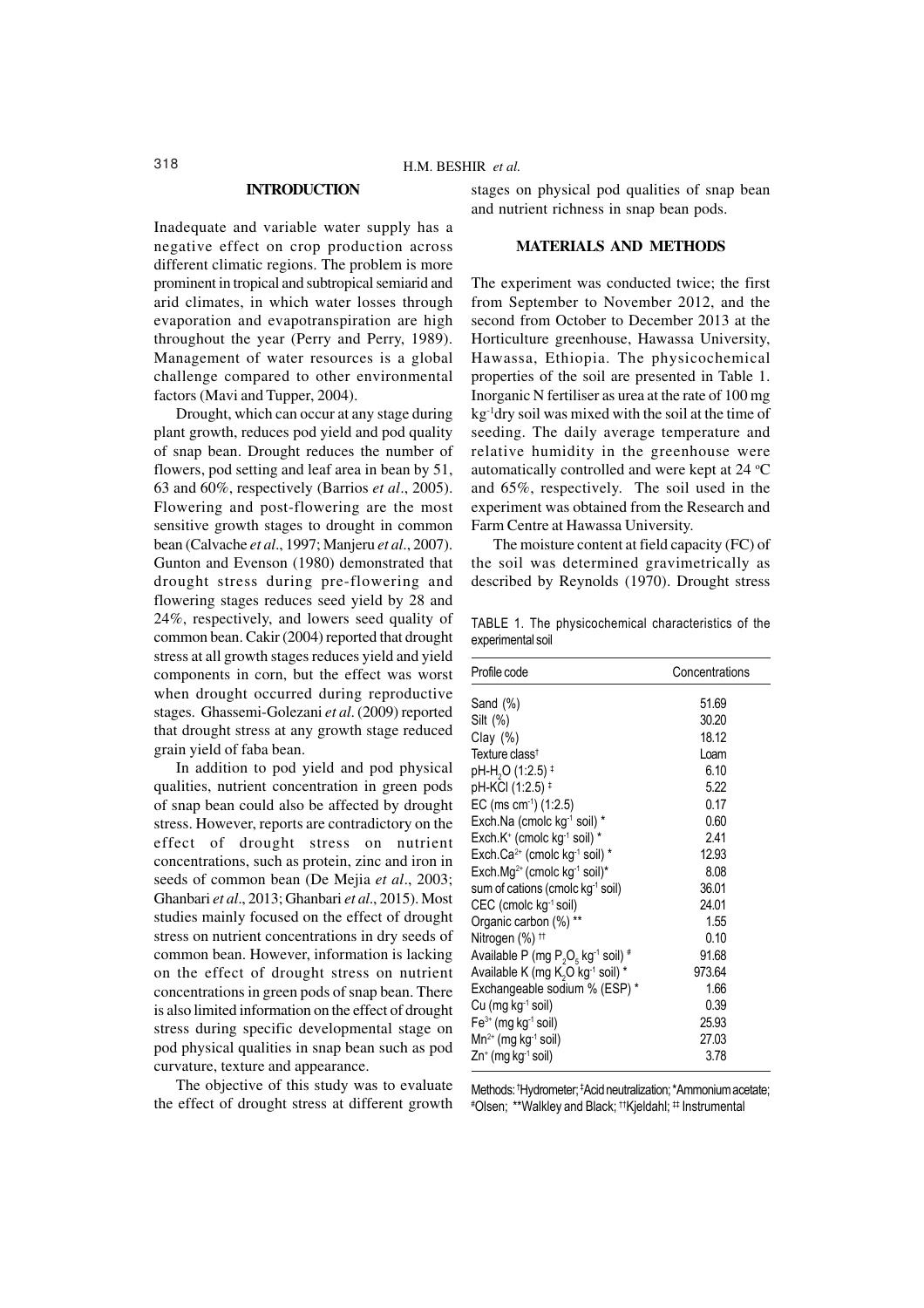was set at 50% FC, as this was found to be sufficient to cause stress in the snap bean cultivars based on the results of our preliminary experiment (Beshir, 2015).

Pot volume was 7 litres. Each pot was filled with three kilograms of dry soil. The moisture level of the soil in each pot was maintained above 90% FC, until the drought treatment was applied. In order to impose temporary drought stress at each specific growth stage, the moisture level was maintained at 50% FC for 5 days by weighing pots on a digital balance, and adding the deficit water when the moisture content decreased below 50% of FC each day. Because cultivars had different days to maturity, drought treatments were applied at V4.4, R6 and R7 respective developmental stages. After each drought treatment, watering was resumed and maintained above 90% FC, until the end of harvest period. Harvesting ended 53-57 days after planting depending on the cultivar. Tap water was used for watering during the entire experiment.

Temporary drought stress was applied at each of the three different developmental stages: (i) at the fourth trifoliate leaf stage i.e. when the fourth trifoliate leaf in the stem of 50% of the plants in a bean crop is unfolded [V4.4]; (ii) at flowering stage, i.e. when the first open flower appears on the plant or when 50% of the plants in a bean crop show this characteristic [R6]); and (iii) at pod formation stage when a plant shows the first pod with the flower's corolla hanging or detached and in a crop when 50% of the bean plants show this characteristic [R7]) as defined by CIAT (1986). A control treatment (moisture level maintained above 90% FC throughout the growing period), was included as the fourth treatment.

The four drought stress treatment was tested with eight snap bean cultivars. Six of the cultivars (Andante, Boston, Contender Blue, Lomami, Paulista and Volta) were commercial cultivars currently grown by snap bean producers in Ethiopia for export markets. The other two cultivars (Melkassa 1 and Melkassa 3) were recommended cultivars for green pod production (Lemma *et al.*, 2008), locally developed by Melkassa Agricultural Research Centre in Ethiopia. The drought stress treatments and the cultivars were arranged factorially in a completely randomised design (CRD), with three replications.

Each treatment combination (experimental unit) consisted of four pots sown with four seeds in each pot, and thinned to two plants per pot at the primary leaf stage (V2). Other regular plant maintenance practices such as weeding and hoeing were done when necessary.

Days to maturity was calculated as the number of days from seeding to 50% pod harvest maturity (fleshy pods with small green immature seeds). The fresh weight of the pods from all the four pots of each treatment, at harvest maturity, was determined and the average yield was calculated per plant. Pod numbers per plant were determined. Dry weight of the pods was determined by drying the pods in an oven at 70°C for 48 hours. After cooling to room temperature, the samples were weighed using Mettler Toledo analytical balance.

At harvest maturity, pod yield was sorted into marketable pods, which were firm, bright green, and tender fleshy pods with small green immature seeds. Unmarketable pods (defective, curved and shriveled pods) were discarded. The fresh weights of marketable pods were determined and calculated as marketable pods per plant.

The length and diameter of pods, from four randomly selected sample plants (four plants from each treatment or experimental unit), were measured with a tape measure and sieve (a ruler with graduated holes on its surface), respectively. Pod diameter was determined by inserting the pod into the appropriate hole best fitting for the pod. Pod curvature was calculated by measuring the actual length of the pod and the shortest distance from the two ends of the pod. The ratio of the latter to the former shows the extent of the curvature of the pod.

Texture and appearance were scored using a visual rating scale modified from Martinez *et al*. (1995) and Proulx *et al*. (2010). Pod texture and appearance were rated by five experienced individuals in the region, who work in grading and packing commercial snap beans for export markets. The surface quality (roughness or smoothness) of the pods was expressed as pod texture. Pod texture scale consisted of : 1= very fine (extremely smooth surface);  $2 =$  fine (smooth) surface);  $3 =$  reasonably fine (moderately smooth surface);  $4 = \text{coarse}$  (rough surface); and  $5 = \text{very}$ coarse (very rough) surface. Pod appearance was expressed as the overall look of the pods, which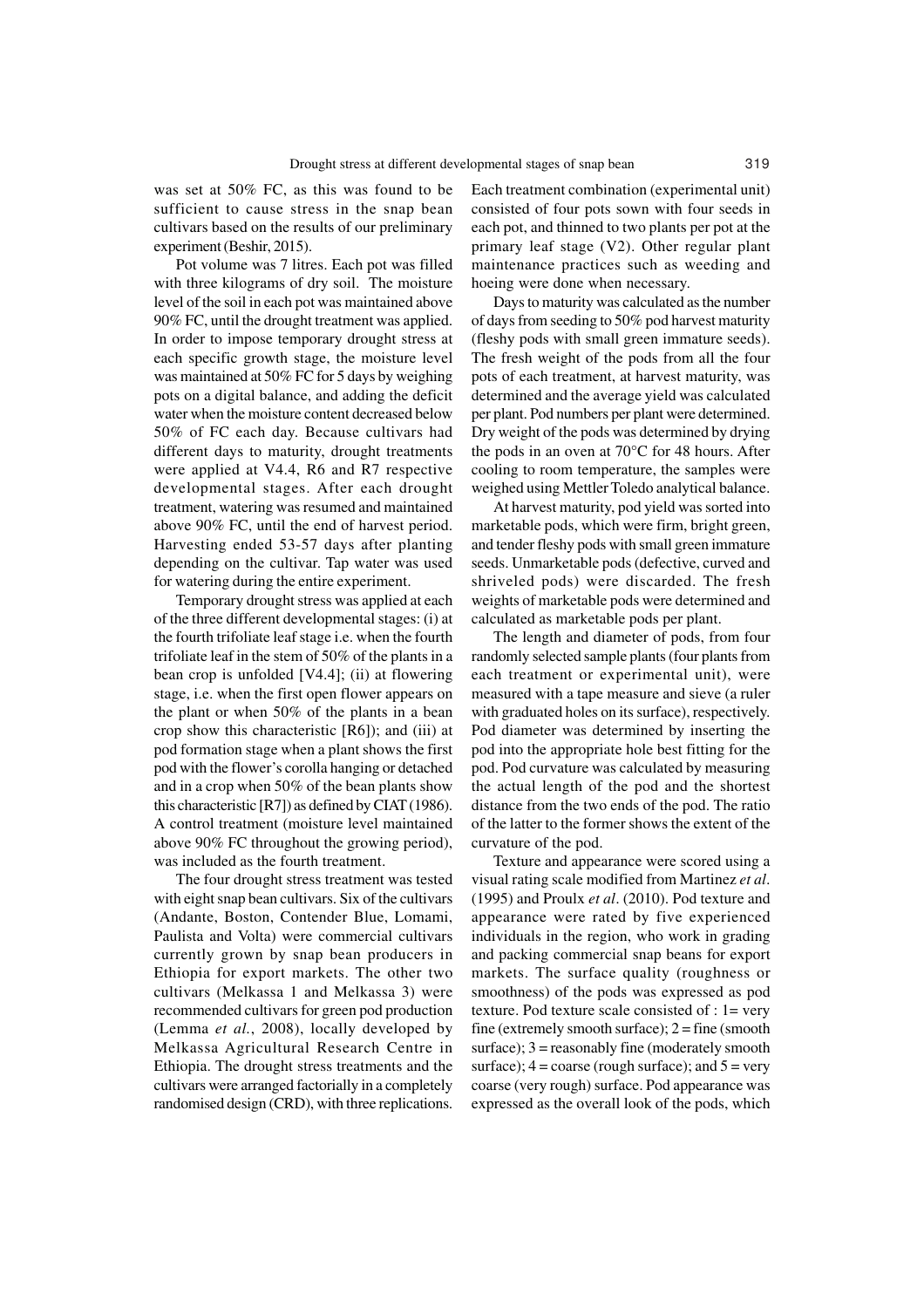# 320 H.M. BESHIR *et al.*

is a combination of different expressions (finess of texture, absence of defect, straightness of pods, small and immature seeds) on the pod. Pod appearance was scored as:  $1 =$  excellent (field fresh, bright, straight, extremely tender and firm, snaps very easily, uniform);  $2 = \text{good}$  (field fresh, bright, slightly curved, tender and firm, snap easily, slightly rippled);  $3 =$  acceptable (moderately field fresh, moderate bright, moderate curved, tender but less firm, moderately rippled); 4 = poor (less fresh, green but not bright, curved, bent easily not snap, rippled, some blemish on surface);  $5 =$  rejected (dull green, very curved, does not snap, very rippled, blemish on surface, defective with disease and insect bites).

In order to determine titratable acidity (TA) and total soluble solids (TSS), snap bean pod juice was made by decorticating five snap bean pods using mortar and pestle, followed stirring by juice maker.

For TA, aliquots (10.0 g) of pod juice were diluted with 50 ml distilled water. The acidity was determined by titration with 0.1N NaOH, with pink colour as the end point. The results were converted into percentage malic acid, which is the main organic acid in snap bean (Martinez *et al*., 1995) using the formula of Proulx *et al*. (2010):

$$
TA = \frac{ml NaOH * 0.1 N * 0.067 meq}{10.0 g} \times 100
$$

Where: TA = titratable acidity, ml = millilitre, NaOH  $=$  Sodium hydroxide,  $N =$  Normal (normality of NaOH), meq = milli-equivalent (molecular weight of malic acid =  $67$ ), g = gramme (juice).

Total soluble solids of the pods were measured using a hand-held refractometer for Brix (TBT, RHB0-80, Jiangsu, China).

Total nitrogen and phosphorus in green pods of snap bean were measured by sulfuric acidhydrogen peroxide digestion, using a temperature-controlled digestion block (Watanabe and Olsen,1965; Thomas *et al*., 1967); followed by determination of total N and phosphorus concentration in the digest (Watanabe and Olsen,1965) using automated colorimetry (Technicon Instruments Corporation, New York, USA). Protein concentration was

estimated by multiplying the N value by 6.25 (Imran *et al*., 2008). Zinc and iron concentrations were analysed on the novAA®330 Atomic Absorption Spectrometer, (Analytikjena, Jena, Germany) using an air/acetylene flame. Calcium and potassium concentrations were analysed using the same NovAA330 Atomic Absorption Spectrophotometer, using nitrous oxide as the oxidant for the acetylene.

The nutrient concentrations were converted into nutrient content per pod dry matter of each plant using Equation 2 below. Whereas those nutrient concentrations expressed in parts per million (ppm) were converted into nutrient content per pods of each plant using Equation 3.

Nutrient content (gramme per pods of each plant)  $=$ 

| Pod dry weight per plant x Nutrient concentration $(\%)$           |
|--------------------------------------------------------------------|
| 100                                                                |
|                                                                    |
|                                                                    |
| Nutrient content (gramme per pods of each plant) $=$               |
| Pod dry weight per plant x Nutrient concentration (ppm)<br>1000000 |
|                                                                    |
|                                                                    |

Data from the two runs of this experiment were combined and analysed using PROC MIXED procedure of the SAS software Version 9.3 (SAS Institute Inc., 2012) to determine Analysis of Variance (ANOVA). A two-way ANOVA was applied to determine significant differences among cultivars and drought treatments and their interaction. Means were separated according to Fisher's Protected LSD at P<0.05. Pearson correlation analysis was done to study correlations between pod yield and pod nutrient concentrations, and among different nutrient concentrations in pods.

#### **RESULTS**

Results of the combined analysis demonstrated no significant effect of the interactions of the drought treatments and snap bean cultivars on all parameters, therefore, only the main effects of drought treatments and cultivars are presented for each parameter.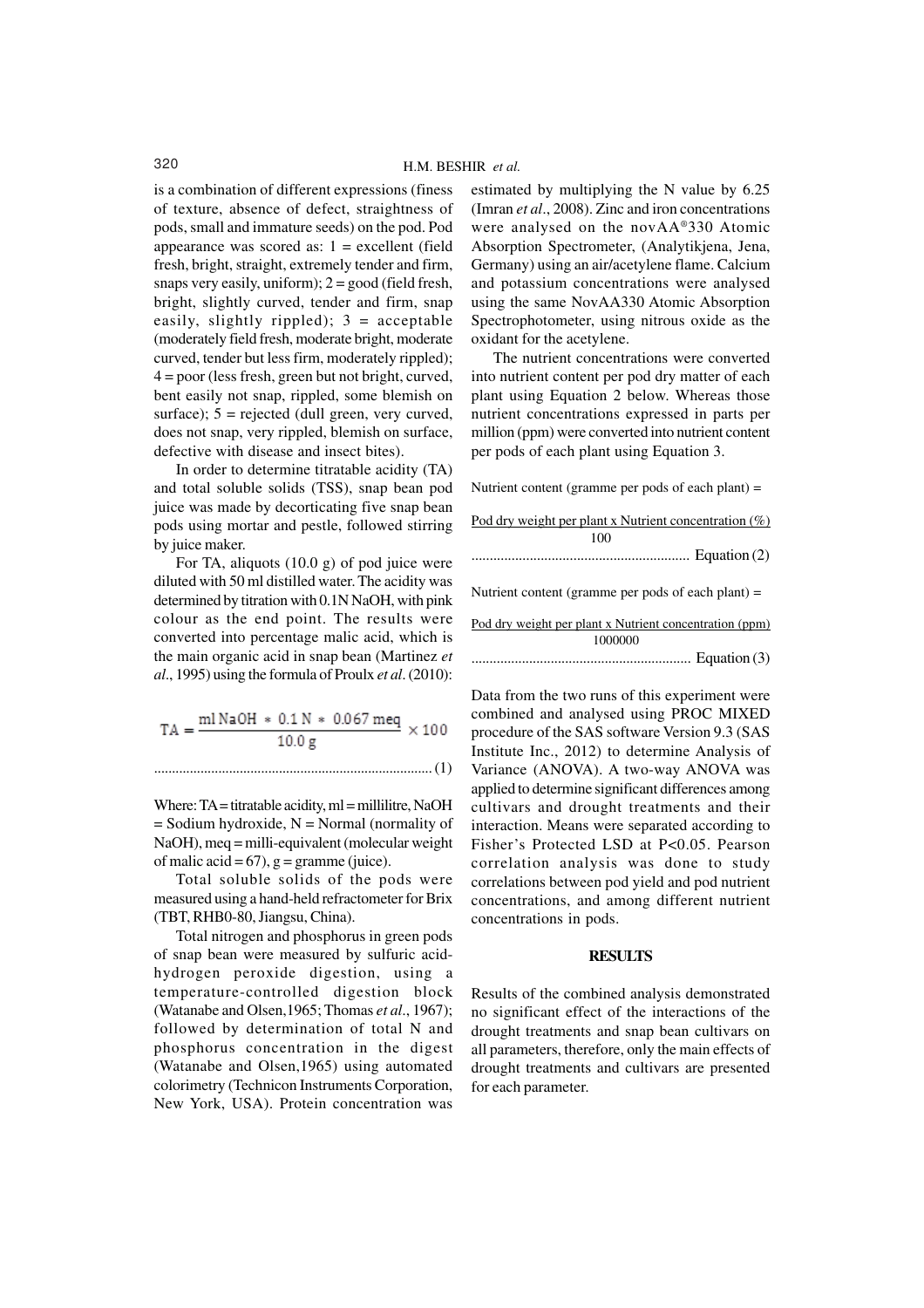**Pod yield and time to maturity.** Total fresh yield, number of pods and days to maturity were affected by temporary drought stress at different developmental stages and cultivars (Table 2). Pod dry weight per plant was only affected by drought stress.

Temporary drought stress during all developmental stages reduced total yield. The drought, during the reproductive (R6 and R7) and vegetative stages reduced total yield by 36% and 24%, respectively (Table 2). All cultivars had a similar pod yield, except Andante, which had a lower yield.

Even though drought stress during all developmental stages reduced the number of pods per plant, pod yield reduction was most severe at R6 (Table 2). The effect of temporary drought stress during all developmental stages was similar for pod dry matter per plant. Andante produced more pods per plant than other cultivars, Boston and Lomami. Melkassa cultivars produced lower pod numbers compared to commercial cultivars (Table 2).

Temporary drought stress at all developmental stages delayed maturity of snap bean pods and was the most pronounced when drought stress occurred at V4.4 and R7. Melkassa 1 was the latest cultivar to mature, while Andante was the earliest of all cultivars (Table 2).

**Marketable yield and pod physical qualities.** Temporary drought stress during different developmental stages and for different cultivars significantly (P<0.05) affected snap bean marketable yield, pod length, diameter, curvature, texture and appearance (Table 3). Cultivar and temporary drought stress, however, had no effect (P>0.05) on TSS and titratable acidity of snap bean pods.

Temporary drought stress during V4.4, R6 and R7 stages reduced marketable yield by 25, 42 and 48%, respectively (Table 3). Boston produced a higher marketable pod yield than Andante and Contender Blue. Temporary drought stress at all developmental stages reduced pod length, but pod diameter was reduced only at R6. The

| Total yield plant <sup>-1</sup><br>Treatment<br>(g) |      | Number of pods plant <sup>1</sup><br>(count) | Pod dry weight plant <sup>1</sup><br>(g) | Days to maturity<br>(days) |  |
|-----------------------------------------------------|------|----------------------------------------------|------------------------------------------|----------------------------|--|
| <b>Drought stress</b>                               |      |                                              |                                          |                            |  |
| Control                                             | 35.1 | 13.9                                         | 2.96                                     | 50.7                       |  |
| Vegetative (V4.4)                                   | 26.7 | 11.4                                         | 2.09                                     | 53.1                       |  |
| Flowering (R6)                                      | 22.4 | 9.65                                         | 1.89                                     | 51.5                       |  |
| Pod formation (R7)                                  | 22.3 | 10.9                                         | 2.04                                     | 53.1                       |  |
| LSD(0.05)                                           | 2.59 | 0.94                                         | 0.26                                     | 0.41                       |  |
| Cultivar                                            |      |                                              |                                          |                            |  |
| Andante                                             | 21.9 | 13.6                                         | 2.09                                     | 51.0                       |  |
| <b>Boston</b>                                       | 28.9 | 13.1                                         | 2.30                                     | 52.8                       |  |
| <b>Contender Blue</b>                               | 25.6 | 11.4                                         | 2.19                                     | 51.5                       |  |
| Lomami                                              | 28.0 | 12.8                                         | 2.32                                     | 52.4                       |  |
| Melkassa 1                                          | 29.1 | 9.6                                          | 2.24                                     | 53.8                       |  |
| Melkassa 3                                          | 26.0 | 8.0                                          | 2.06                                     | 51.8                       |  |
| Paulista                                            | 26.5 | 11.6                                         | 2.20                                     | 51.9                       |  |
| Volta                                               | 27.1 | 11.9                                         | 2.55                                     | 51.6                       |  |
| LSD(0.05)                                           | 3.66 | 1.33                                         | ns                                       | 0.58                       |  |

TABLE 2. Effect of temporary drought stress at different developmental stages on means of total yield per plant, number of pods per plant, pod dry weight per plant and days to maturity for eight snap bean cultivars at Hawassa, Ethiopia

ns = non-significant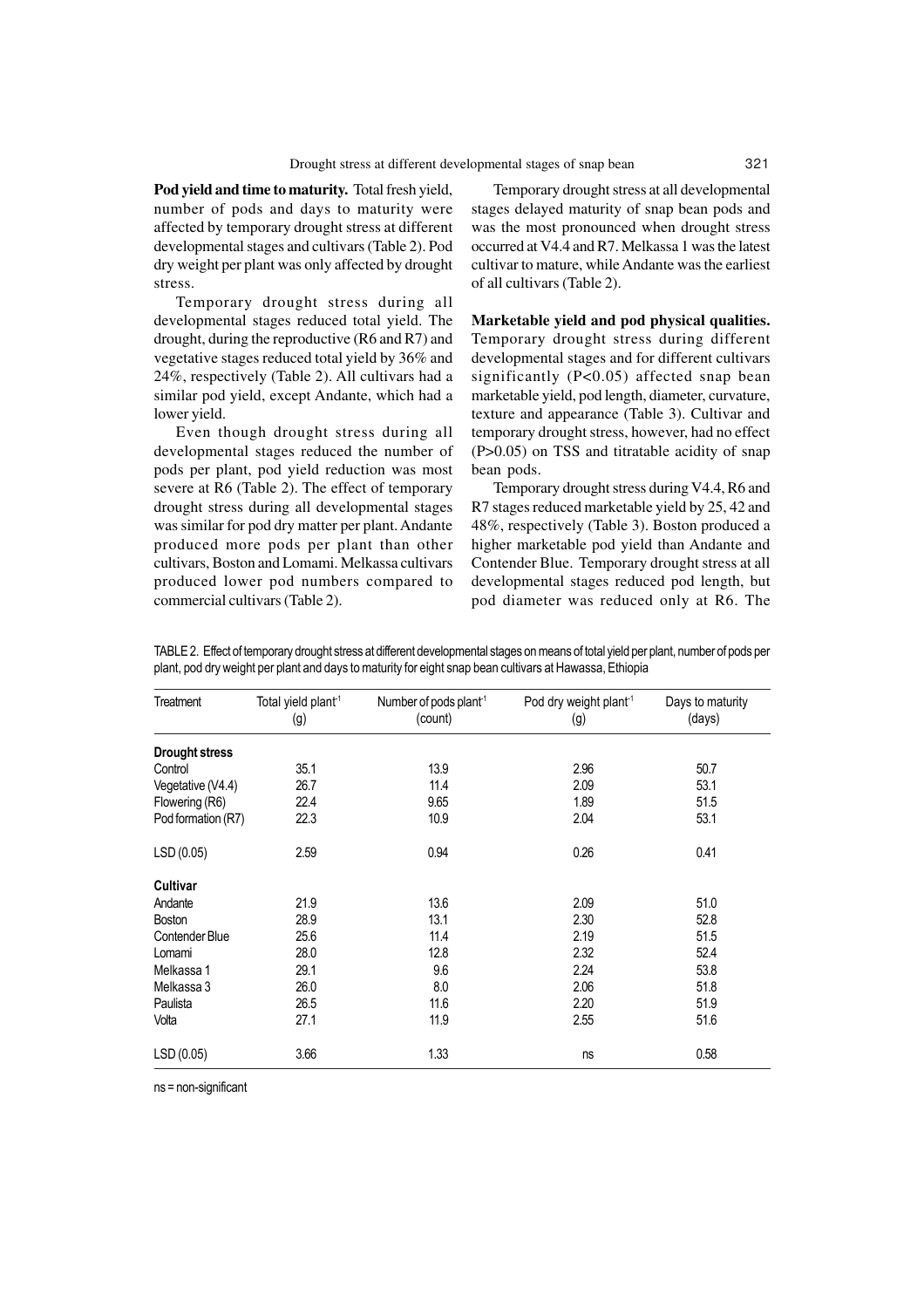# 322 H.M. BESHIR *et al.*

| Treatment             | Marketable<br>yield plant <sup>1</sup> $(g)$ | Pod length<br>(mm) | Pod diameter<br>(mm) | Pod curvature | Texture<br>$(1-5)$ <sup>t</sup> | Appearance<br>$(1-5)$ <sup>#</sup> |
|-----------------------|----------------------------------------------|--------------------|----------------------|---------------|---------------------------------|------------------------------------|
| <b>Drought stress</b> |                                              |                    |                      |               |                                 |                                    |
| Control               | 32.8                                         | 112                | 6.48                 | 0.980         | 1.54                            | 1.65                               |
| Vegetative (V4.4)     | 24.5                                         | 104                | 6.45                 | 0.980         | 1.56                            | 1.87                               |
| Flowering (R6)        | 19.0                                         | 105                | 6.25                 | 0.860         | 3.15                            | 3.71                               |
| Pod formation (R7)    | 17.2                                         | 102                | 6.44                 | 0.900         | 3.29                            | 3.94                               |
| $LSD$ (0.05)          | 2.55                                         | 0.27               | 0.52                 | 0.01          | 0.23                            | 0.23                               |
| Cultivar              |                                              |                    |                      |               |                                 |                                    |
| Andante               | 19.8                                         | 95                 | 5.12                 | 0.940         | 2.17                            | 2.46                               |
| <b>Boston</b>         | 26.2                                         | 106                | 6.19                 | 0.936         | 2.21                            | 2.42                               |
| <b>Contender Blue</b> | 22.4                                         | 99                 | 6.36                 | 0.932         | 2.13                            | 2.63                               |
| Lomami                | 25.1                                         | 105                | 6.00                 | 0.933         | 2.21                            | 2.50                               |
| Melkassa 1            | 24.7                                         | 109                | 7.87                 | 0.935         | 3.17                            | 3.75                               |
| Melkassa 3            | 22.8                                         | 118                | 7.13                 | 0.928         | 2.70                            | 3.33                               |
| Paulista              | 23.2                                         | 105                | 6.38                 | 0.915         | 2.33                            | 2.75                               |
| Volta                 | 23.1                                         | 109                | 6.21                 | 0.930         | 2.08                            | 2.50                               |
| LSD (0.05)            | 3.61                                         | 0.39               | 0.26                 | 0.02          | 0.32                            | 0.32                               |

TABLE 3. Marketable pod yield and other parameters of different snap bean as affected by temporary drought stress at different developmental stages at Hawassa in Ethiopia

† Score (1= very fine, 2 = fine, 3 = reasonably fine, 4 = coarse/ rough, 5 = very coarse/rough)

‡ Score (1 = excellent, 2 = good, 3 = acceptable, 4 = poor, 5 = rejected)

longest pods were produced by Melkassa 3 and the largest pod diameter by Melkassa 1. Andante produced the shortest pods, with the smallest pod diameters (Table 3).

The most curved pods were produced under temporary drought stress during R6; followed by R7 (Table 3; Fig. 1). Temporary drought stress during V4.4 had no effect on the curving pods, cultivar differences were not evident for pod curvature.

Temporary drought stress during R6 and R7 stages resulted in coarse texture and poor appearance of the pods (Table 3, Fig. 1). Temporary drought stress during V4.4 had no effect on the texture of snap bean pods, but resulted in a poorer appearance of the pods. The texture and appearance of Melkassa cultivars were coarser and poorer than other commercial cultivars (Table 3).

**Pod nutrient concentrations.** Temporary drought stress significantly affected all nutrient concentrations (Tables 4 and 5). Significant

differences among the cultivars were observed for protein, zinc, iron and calcium concentrations in the snap bean pods.

Temporary drought stress during all developmental stages significantly increased protein concentrations (Table 4) especially during reproductive (R6 and R7) and vegetative stages (V4.4) by 10 and 5%, respectively. Protein concentration had high and significant negative correlations with total yield  $(r = -0.99)$ , marketable yield  $(r = -0.99)$  and iron concentration  $(r = -0.98)$ . In contrast, protein had high and significant positive correlations with zinc concentration  $(r =$ 0.98.

Drought stress during flowering stage (R6) significantly increased phosphorus concentration in the pods. Among cultivars, Lomami produced greater protein concentration than Andante, Contender Blue and Melkassa cultivars (Table 4).

Temporary drought stress during all developmental stages increased zinc concentrations in snap bean pods (Table 4).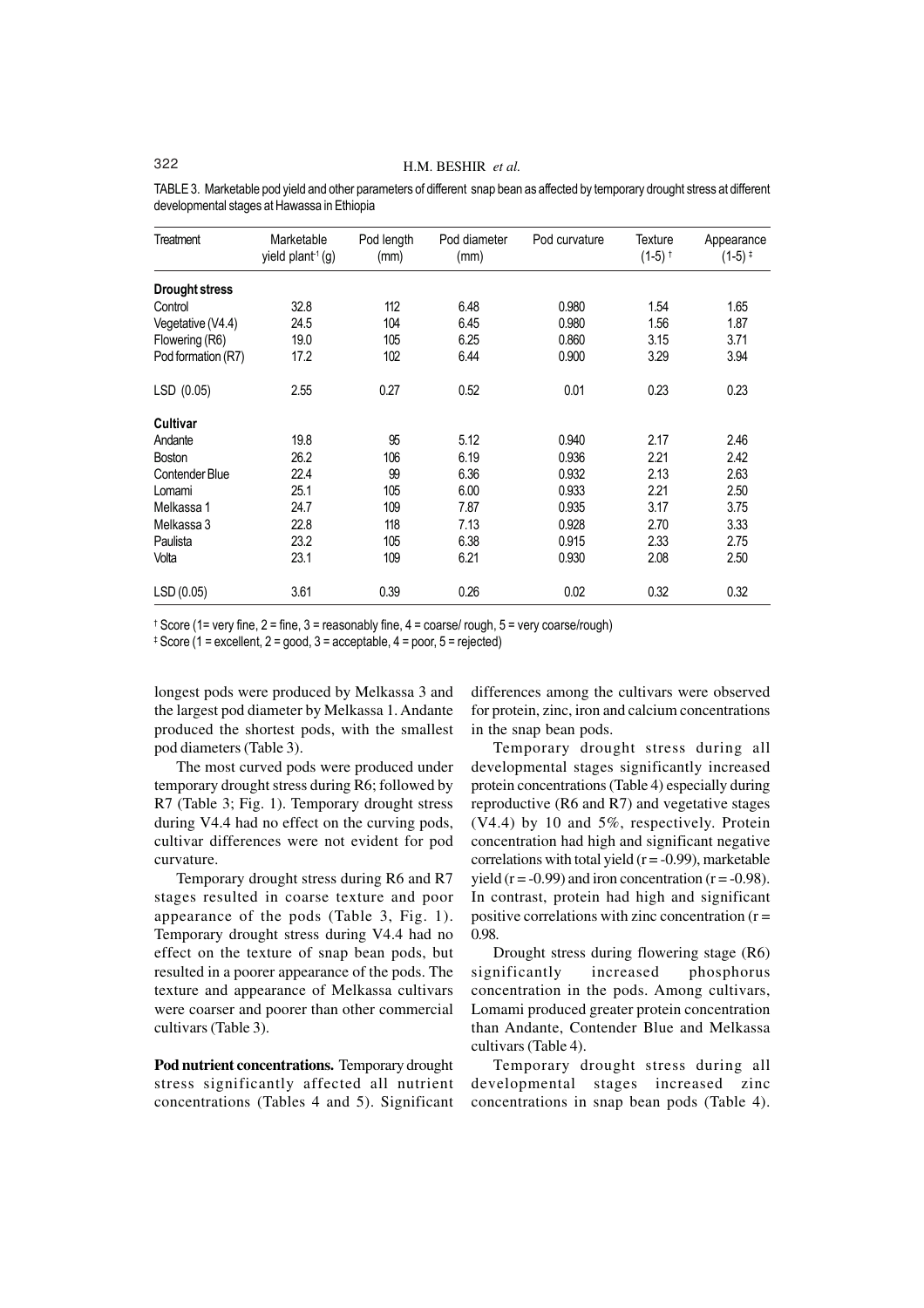

Figure 1. Effect of temporary drought stress at different developmental stages on pod quality of snap bean cv. Paulista at Hawassa, Ethiopia. (A) No drought stress, (B) Temporary drought at vegetative stage [V4.4], (C) Temporary drought at flowering [R6], and (D) Temporary drought at pod formation [R7].

Drought stress during vegetative (V4.4), flowering (R6) and pod formation (R7) stages increased zinc concentrations by 6, 14 and 15%, respectively. Zinc concentration had high and significant negative correlations with total yield  $(r = -0.96)$ , marketable yield  $(r = -0.98)$  and iron concentration  $(r = -0.99)$ . Among cultivars, Melkassa 1 had greater zinc concentrations than Contender Blue, Melkassa 3, Paulista and Volta under greenhouse conditions (Table 4).

Temporary drought stress during vegetative (V4.4), flowering (R6) and pod formation (R7)

reduced iron concentration of snap bean pods by 7, 12 and 15%, respectively (Table 5). Severe reduction of iron was observed when drought stress occurred during the reproductive stages (R6 and R7). Iron concentration had a high and significant positive correlation with total yield (r  $= 0.97$ ) and marketable yield ( $r = 0.99$ ). Contender Blue had a greater pod iron concentration than Andante, Lomami, Paulista and Volta (Table 5).

Temporary drought stress during V4.4 and R6 tended to increase calcium concentrations (Table 5). Andante, Boston, Paulista and Volta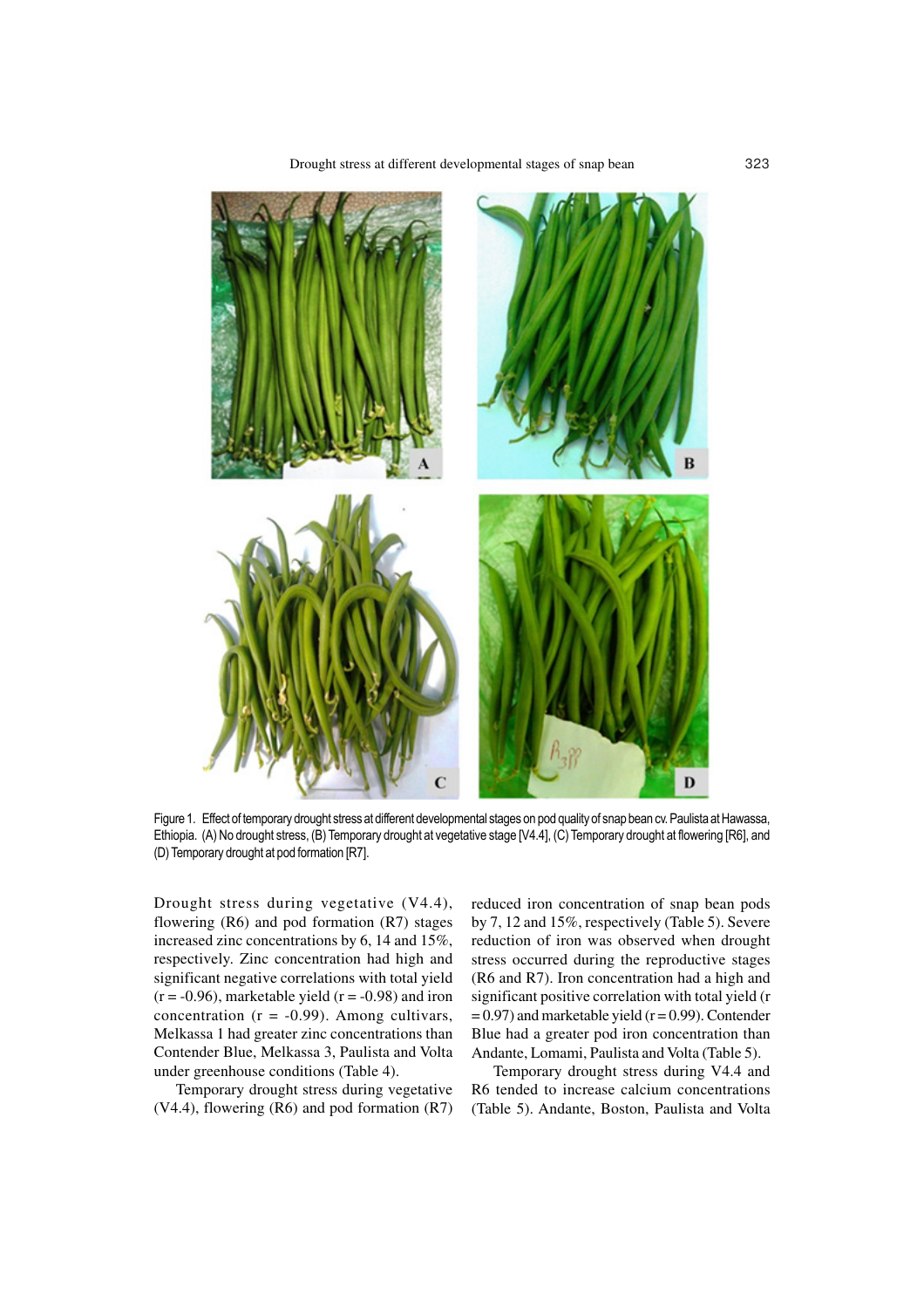# 324 H.M. BESHIR *et al.*

| Treatment             | Protein<br>concentration<br>$(\%)$ | Protein<br>content $‡$<br>(mg plant <sup>-1</sup> ) | P<br>Concentration<br>$(\%)$ | P Content <sup>#</sup><br>(mg plant <sup>-1</sup> ) | Zn<br>Concentration<br>(ppm) | Zn Content <sup>#</sup><br>Micro (g plant <sup>1</sup> ) |
|-----------------------|------------------------------------|-----------------------------------------------------|------------------------------|-----------------------------------------------------|------------------------------|----------------------------------------------------------|
| <b>Drought stress</b> |                                    |                                                     |                              |                                                     |                              |                                                          |
| Control               | 19.13                              | 564                                                 | 0.479                        | 2.48                                                | 33.4                         | 98.7                                                     |
| Vegetative (V4.4)     | 20.19                              | 422                                                 | 0.493                        | 2.52                                                | 35.3                         | 73.2                                                     |
| Flowering (R6)        | 21.05                              | 394                                                 | 0.518                        | 2.54                                                | 37.9                         | 70.3                                                     |
| Pod formation (R7)    | 20.99                              | 426                                                 | 0.508                        | 2.49                                                | 38.4                         | 76.8                                                     |
| LSD (0.05)            | 0.78                               | 52.5                                                | 0.03                         | ns                                                  | 1.8                          | 9.2                                                      |
| <b>Cultivar</b>       |                                    |                                                     |                              |                                                     |                              |                                                          |
| Andante               | 19.68                              | 407                                                 | 0.509                        | 2.48                                                | 37.9b                        | 86.1                                                     |
| <b>Boston</b>         | 21.08                              | 481                                                 | 0.492                        | 2.62                                                | 36.4                         | 84.8                                                     |
| Contender Blue        | 19.80                              | 428                                                 | 0.489                        | 2.42                                                | 35.5                         | 82.3                                                     |
| Lomami                | 21.20                              | 486                                                 | 0.510                        | 3.20                                                | 36.7                         | 82.0                                                     |
| Melkassa 1            | 20.05                              | 447                                                 | 0.486                        | 2.54                                                | 38.5                         | 77.7                                                     |
| Melkassa 3            | 20.02                              | 405                                                 | 0.498                        | 2.07                                                | 35.4                         | 77.4                                                     |
| Paulista              | 20.09                              | 435                                                 | 0.505                        | 2.30                                                | 35.3                         | 76.4                                                     |
| Volta                 | 20.78                              | 521                                                 | 0.507                        | 2.45                                                | 34.2                         | 71.4                                                     |
| LSD (0.05)            | 1.1                                | 74.2                                                | ns                           | ns                                                  | 2.56                         | ns                                                       |

TABLE 4. Protein, phosphorus (P), zinc (Zn) concentrations and contents of snap bean pods as affected by temporary drought stress at different developmental stages and cultivars at Hawassa, Ethiopia

‡ Nutrient content per pod dry matter of a single plant. ns = non-significant

had greater calcium concentrations in green pods compared to the other cultivars. Temporary drought stress during R6 stage increased potassium concentration of pods, but there was no significant difference among cultivars (Table 5).

With regard to nutrient content, drought stress at all developmental stages reduced protein, zinc, iron, calcium and potassium contents (Tables 4 and 5). The control treatment, which received continuous watering had the highest nutrient content compared to other treatments for all nutrients (Tables 4 and 5). Nutrient content was associated with the pod yield of snap bean (Tables 2, 4 and 5). High yielding cultivars such as Volta had higher nutrient content than the low yielding ones such as Andante (Tables 4 and 5). Protein content was decreased by 25, 30 and 24% due to drought stress treatment at V4.4, R6 and R7 developmental stages, respectively (Table 4). Zinc content also decreased by 25, 27 and 21% due to drought stress, at V4.4, R6 and R7 developmental stages,

respectively. A similar trend was observed for other nutrient content of snap bean pods.

### **DISCUSSION**

Drought stress at all developmental stages reduced yield and yield components of snap bean pods (Table 2). Yield reduction was most severe when drought occurred during the reproductive phases. Previous reports on common bean also found similar result (Nielsen and Nelson, 1998; Boutraa and Sanders, 2001; Molina *et al*., 2001).

Pods per plant was reduced when drought stress occurred during flowering (R6) (Table 2). The reduction in pod number was due to abscission of reproductive organs (flowers and pods) caused by drought (Boutraa and Sanders, 2001). Thus, flowering was the most sensitive stage for drought stress.

Drought stress during vegetative (V4.4) and pod formation (R7) severely delayed maturity of snap bean (Table 2). Delayed maturity due to drought during vegetative growth may be due to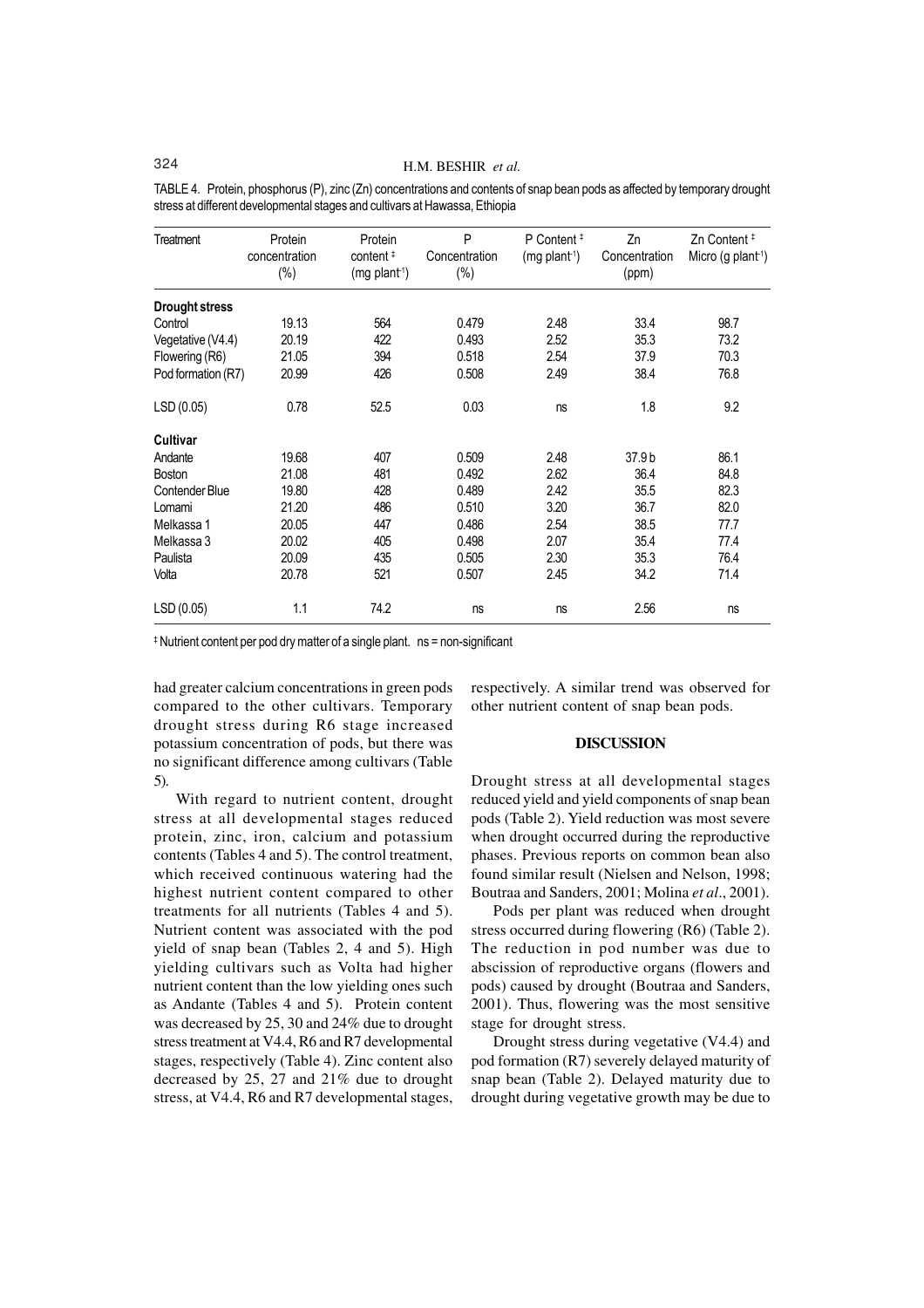Drought stress at different developmental stages of snap bean 325

| Treatment             | Fe<br>Concentration<br>(ppm) | Fe Content <sup>#</sup><br>$(\mu g$ plant <sup>-1</sup> ) | Ca<br>Concentration<br>$(\%)$ | Ca Content <sup>#</sup><br>$(mg$ plant <sup>-1</sup> ) | Κ<br>Concentration<br>(%) | K Content $‡$<br>$(mg$ plant <sup>-1</sup> ) |
|-----------------------|------------------------------|-----------------------------------------------------------|-------------------------------|--------------------------------------------------------|---------------------------|----------------------------------------------|
| <b>Drought stress</b> |                              |                                                           |                               |                                                        |                           |                                              |
| Control               | 130                          | 389                                                       | 0.60                          | 17.8                                                   | 3.57                      | 105.3                                        |
| Vegetative (V4.4)     | 122                          | 258                                                       | 0.63                          | 13.2                                                   | 3.67                      | 76.7                                         |
| Flowering (R6)        | 114                          | 216                                                       | 0.62                          | 11.8                                                   | 3.90                      | 72.7                                         |
| Pod formation (R7)    | 111                          | 226b                                                      | 0.57                          | 11.7                                                   | 3.57                      | 72.7                                         |
| LSD (0.05)            | 7.3                          | 39.9                                                      | 0.04                          | 1.72                                                   | 0.12                      | 8.9                                          |
| Cultivar              |                              |                                                           |                               |                                                        |                           |                                              |
| Andante               | 104                          | 218                                                       | 0.68                          | 14.1                                                   | 3.67                      | 76.0                                         |
| <b>Boston</b>         | 128                          | 298                                                       | 0.68                          | 15.7                                                   | 3.69                      | 84.4                                         |
| <b>Contender Blue</b> | 133                          | 299                                                       | 0.56                          | 12.2                                                   | 3.69                      | 80.5                                         |
| Lomami                | 105                          | 246                                                       | 0.56                          | 13.0                                                   | 3.77                      | 87.0                                         |
| Melkassa 1            | 130                          | 299                                                       | 0.55                          | 12.6                                                   | 3.50                      | 77.0                                         |
| Melkassa 3            | 129                          | 272                                                       | 0.57                          | 11.8                                                   | 3.63                      | 73.9                                         |
| Paulista              | 115                          | 260                                                       | 0.63                          | 13.8                                                   | 3.70                      | 81.0                                         |
| Volta                 | 111                          | 287                                                       | 0.64                          | 15.9                                                   | 3.76                      | 95.1                                         |
| LSD (0.05)            | 10.3                         | 56.4                                                      | 0.05                          | 2.4                                                    | ns                        | 12.6                                         |

TABLE 5. Iron (Fe), calcium (Ca) and potassium (K) concentrations and contents of snap bean pods as affected by temporary drought stress at different developmental stages and cultivars at Hawassa, Ethiopia

‡ Nutrient content per pod dry matter of a single plant. ns: non-significant

low assimilation of photo-assimilate by stressed plants, which results in a slow growth rate (Boonjung and Fukai, 1996). Drought stress during V4.4 stage reduces leaf area and photoassimilation capacity (Hossain *et al*., 2015). A slight, but non-significant delay in maturity of common bean under drought stress at flowering and pod development was previously reported in United Kingdom by Boutraa and Sanders (2001). Delayed maturity due to drought stress was also reported in rice (Ndjiondjop *et al*., 2010), sorghum and maize (Blum, 1996).

In contrast, Rosales-Serna *et al*. (2004) reported that terminal drought accelerated maturity of common beans under field conditions in Mexico. The short duration of drought in the current experiment may have checked the plant development. Resuming the normal watering after temporary drought stress may have helped plants to continue growth and development, a condition that is a bit different from terminal drought, which usually occurs in the field for an extended period of time. Under terminal stress in the field, drought duration is usually sufficient to cease the developmental process and accelerate maturity. Due to the inconsistency in the reports thus far, the mechanism for delayed maturity due to drought stress needs further studies.

Yield and yield component differences among cultivars were mainly associated with pod size and plant size (Table 2). Andante which had small pod diameter and length also had lower yield than all other cultivars. Both pod size and number determined yield of cultivars. Production of more pods may not necessarily lead to higher yield because fewer pods of larger size may result in greater yield than numerous pods of smaller size. This is reflected in Andante which had lower yield due to small pod size and in Melkassa 1 which had larger size pods but less in number. These two cultivars also contrasted in plant size and days to maturity, with Andante being smaller and earlier in maturing than Melkassa 1.

In addition to the direct effect on yield, temporary drought also indirectly affected marketable yield (Table 3) by reducing the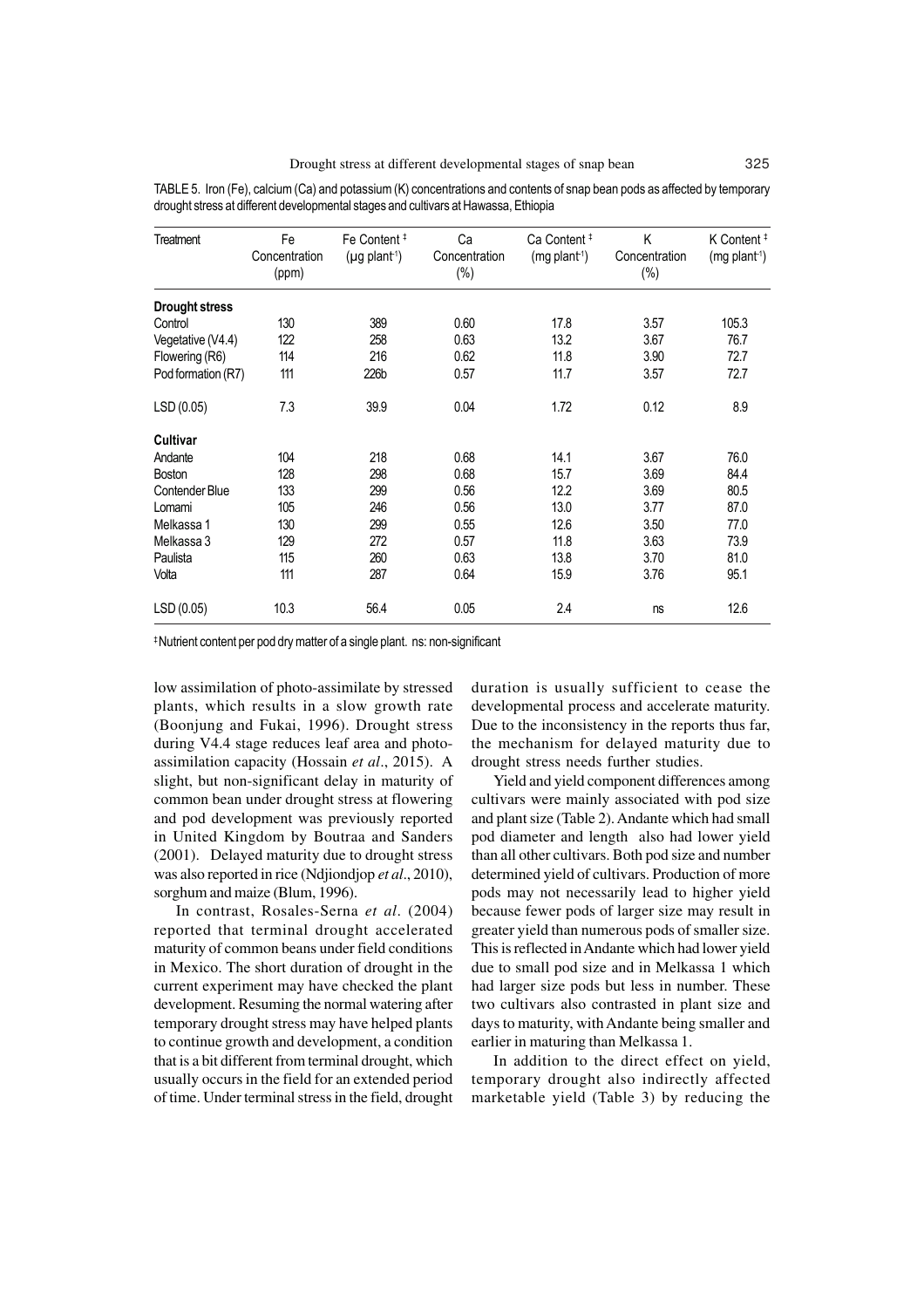appearance of pods through curved, malformed and undeveloped pods, which were not marketable (Fig. 1). Temporary drought stress during V4.4 also reduced marketable yield, but the relative difference with control was small. This indicates that temporary drought at V4.4 stage affects marketable yield but only by slightly reducing pod appearance (Fig. 1).

Temporary drought stress in all developmental stages reduced pod length (Table 3). The most curved pods resulted from drought stress during flowering (R6). Temporary drought stress during reproductive stages (R6 and R7) resulted in pods with rough texture and poor appearance. Texture and appearance of pods depend on smoothness, uniformity and overall look of the pods in the absence of disease, insect damage and other defects. Drought stress resulted in deformed, curved, rough surface pods, and poor in quality. This is the first report on the extent of curving of snap bean pods due to drought stress, particularly at flowering stage (Table 3).

Temporary drought stress during all developmental stages increased protein and zinc concentrations, but decreased iron concentration in the pods (Tables 4 and 5). Iron concentration was negatively correlated with protein  $(r = -0.98)$ and zinc  $(r = -0.99)$  in response to a short drought stress. Increased or decreased levels of protein in response to drought stress depend on plant species and organ (Sharma and Dubey, 2011). Drought stress increased protein concentrations in chickpea shoot (Rai *et al*., 1983), the whole barley plant (Bole and Pittman, 1978), in tomato leaves (Chao *et al*., 1999), and in the alfalfa shoot (Aranjuelo *et al*., 2011). However, levels of protein were reduced in immature and mature pods of broad bean (Ouzounidou *et al*., 2014), leaves of common bean (Lazcano-Ferrat and Lovatt, 1999), the wheat plant (Kulshrestha *et al*., 1987) and in shoots and roots of rice (Sharma and Dubey, 2005).

Reports are contradictory for common bean seed protein concentration in response to drought stress. According to De Mejia *et al*. (2003) common bean seed protein concentration increased in response to drought. In contrast, Ghanbari *et al*. (2013) reported a decrease seed protein concentration under drought stress. Ghanbari *et al*. (2015) reported a trend of increased

protein accumulation in developing seeds of common bean, but significantly reduced protein concentration at final seed development. Previous reports indicated that the nitrogenous solutes and free amino acids are accumulated in plant tissue in response to moisture deficit, but soluble proteins decreased (Handa *et al*., 1983). The increase in protein concentration in pods in our experiment may be due to higher accumulation of nitrogen solutes and free amino acids under drought stress.

Ghanbari *et al*. (2015) reported significant reductions in iron and zinc due to drought stress in seeds. Our results were in agreement with respect to reduced iron concentration, but contrasted with reduced zinc. Another report indicated increased zinc concentration in response to increased drought stress in alfalfa shoot (Kidambi *et al*., 1990). Our results also showed an increased zinc concentration in snap bean pods due to drought stress. Reports suggested that plant mineral (iron and zinc) concentrations vary with plant tissue (Nchimbi-Msolla and Tryphone, 2010). Zinc concentration in the pods showed similar pattern with protein concentration under temporary drought stress. This result is not unexpected because zinc plays a significant role in the activation of enzymes and protein synthesis (Cakmak *et al*., 1989).

Iron availability in plant tissue depends upon its availability in soil, rate of absorption by the plant root, reduction of  $Fe^{3+}$  to  $Fe^{2+}$  in the apoplast of the root, and  $Fe^{2+}$  uptake from the apoplast into the cytosol (Mengel, 1994). Drought stress may affect these processes and may lead to lower iron accumulation in the pods of snap bean. Iron absorption is affected by rate of water absorption and translocation into the plant system (White, 2011). A lot of iron absorption and translocation also take place late in the season (Morrissey and Guerinot, 2009), so late drought resulted in significant reduction of iron concentration in the plant tissue. However, the specific mechanism how drought stress reduce iron concentration in pods is not clear and needs further investigation.

Both phosphorus and potassium concentrations in pods showed similar patterns in response to drought (Tables 4 and 5). The concentration of both nutrients were elevated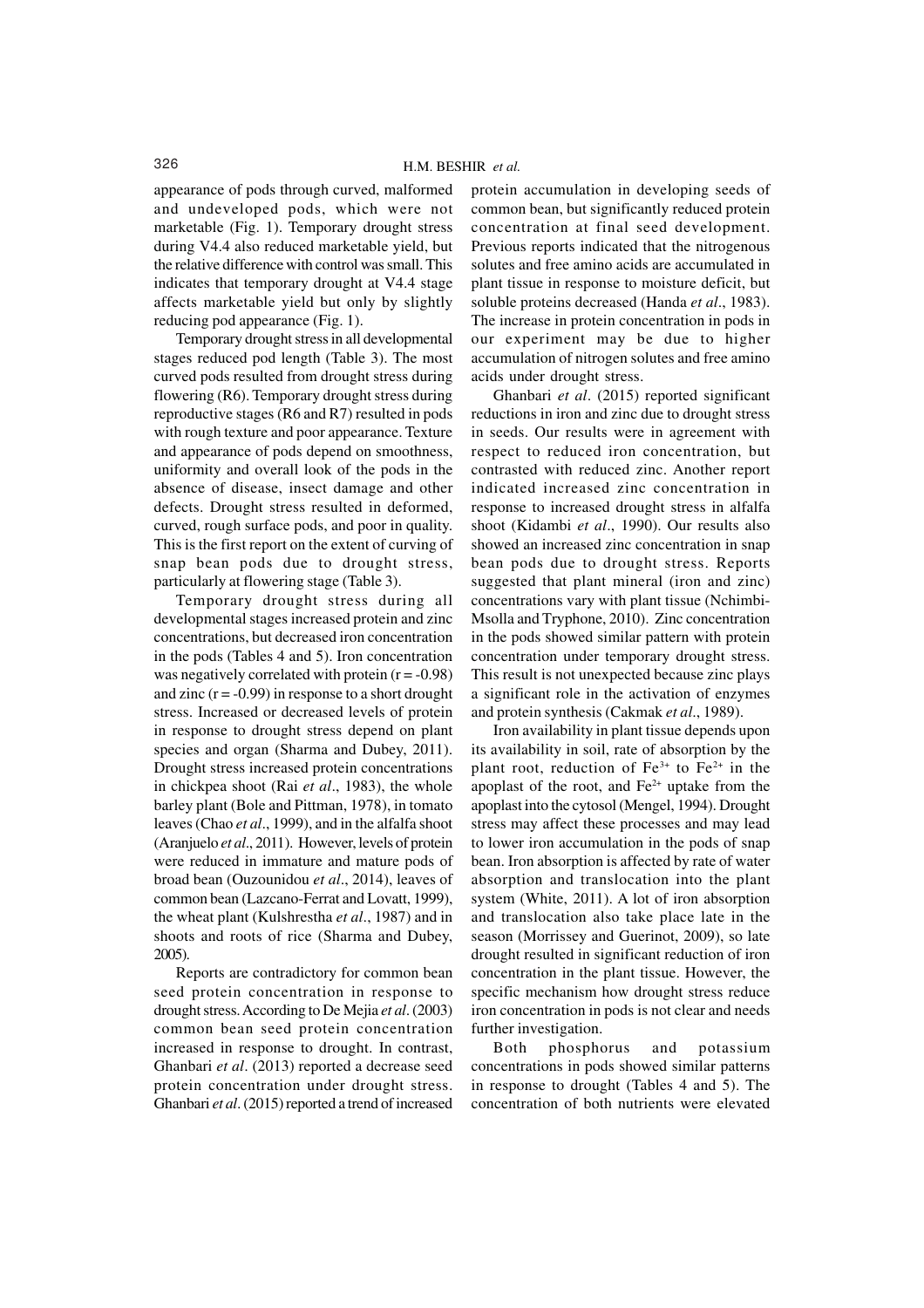due to temporary drought at flowering (R6). Reports indicated that drought stress increases the concentration of potassium, but decreases that of phosphorus (Kidambi *et al*., 1990). However, to the best of our knowledge, there is no report on phosphorus and potassium concentrations in pods as a result of drought stress, particularly during flowering (R6).

Though drought stress increased nutrient concentrations (protein and zinc), it does not imply that drought increases nutrient content (nutrient yield). Nutrient content is highly dependent on the yield of the plant (Bauer *et al*., 1997). The results of our experiment also showed high dependency of nutrient content on yield. The results suggest that nutrient concentration is more reliable than nutrient content for studying physiological response of plants to temporary drought. Nutrient concentration reflects the nutrient density in plant tissues as affected by drought; while nutrient content shows the total amount of nutrients in a plant or unit area. In the current experiment, protein and zinc concentrations increased in pods under temporary drought, but the opposite was true for iron concentration. These results indicate that each nutrient has different accumulation mechanisms in response to drought. Nutrient content, on the other hand, did not show this response. Temporary drought stress decreased protein, zinc and iron, calcium and potassium contents in pods. The extent of increase or decrease in nutrient concentrations under temporary drought varied based on the developmental stages. Our results suggested that nutrient concentration is a better indicator of the plants response to drought when occurred at different developmental stages. For example, in our experiment, potassium concentration was the highest when drought occurs at flowering compared to other developmental stages; whereas, potassium content did not show these differences. Temporary drought stress reduced nutrient contents across all developmental stages.

# **ACKNOWLEDGEMENT**

The Canadian International Food Security Research Fund (CIFSRF) of the Department of Foreign Affairs, Trade and Development and the

International Development Research Centre (IDRC) funded this research. We thank Melkassa Agricultural Research Centre and Sol Agrow PLC, both in Ethiopia, for supplying snap bean seeds. Our thanks extend to Dr. Fran Walley, Barry Goetz, Nancy Howse and Mark Cook, University of Saskatchewan, Canada, and Dr. Sheleme Beyene, Hawassa University, Ethiopia, for their technical expertise and support during the research period.

## **REFERENCES**

- Acosta-Gallegos, J. and Shibata, J.K. 1989. Effect of water stress on growth and yield ofindeterminate dry bean (*Phaseolus vulgaris* L.) cultivars. *Field Crop Research* 20: 81-93.
- Aranjuelo, I., Molero, G. Erice, G., Avice, J.C. and Nogués, S. 2011. Plant physiology and proteomics reveals the leaf response todrought in alfalfa (*Medicago sativa* L.). *Journal of Experimental Botany* 62: 111-123.
- Barrios, A.N., Hoogenboom, G. and Nesmith, D.S. 2005. Drought stress and the distribution of vegetative and reproductive traits of a bean cultivar. *Scientia Agriculturae* 62: 18-22.
- Bennett, J.P. 1945. Iron in leaves. Minor elements evidence and concepts on functions, deficiencies and excesses. Williams and Williams: The Ohio State University, USA. pp. 91-105.
- Beshir, H.M. 2015. Improving snap bean (*Phaseolus vulgaris* L.) production under reduced input systems. PhD Thesis, University of Saskatchewan, Canada. 163 pp.
- Bauer, G. E. Schulze, E.D. and Mund, M. 1997. Nutrient contents and concentrations in relation to growth of *Picea abies* and *Fagus sylvatica* along a European transect. *Tree Physiology* 17: 777-786.
- Blum, A. 1996. Crop responses to drought and the interpretation of adaptation. *Plant Growth Regulation* 20: 135-148.
- Bole, J.B.and Pittman, U.J. 1978. The effect of Fertilizer N, spring moisture, and rainfall on the yield and protein content of barley in Alberta. Proceedings 1978 Sask. Soil Crops Workshop, February 8-9, 1978.
- Boonjung, H. and Fukai, S. 1996. Effects of soil water deficit at different growth stages on rice growth and yield under upland conditions. 2.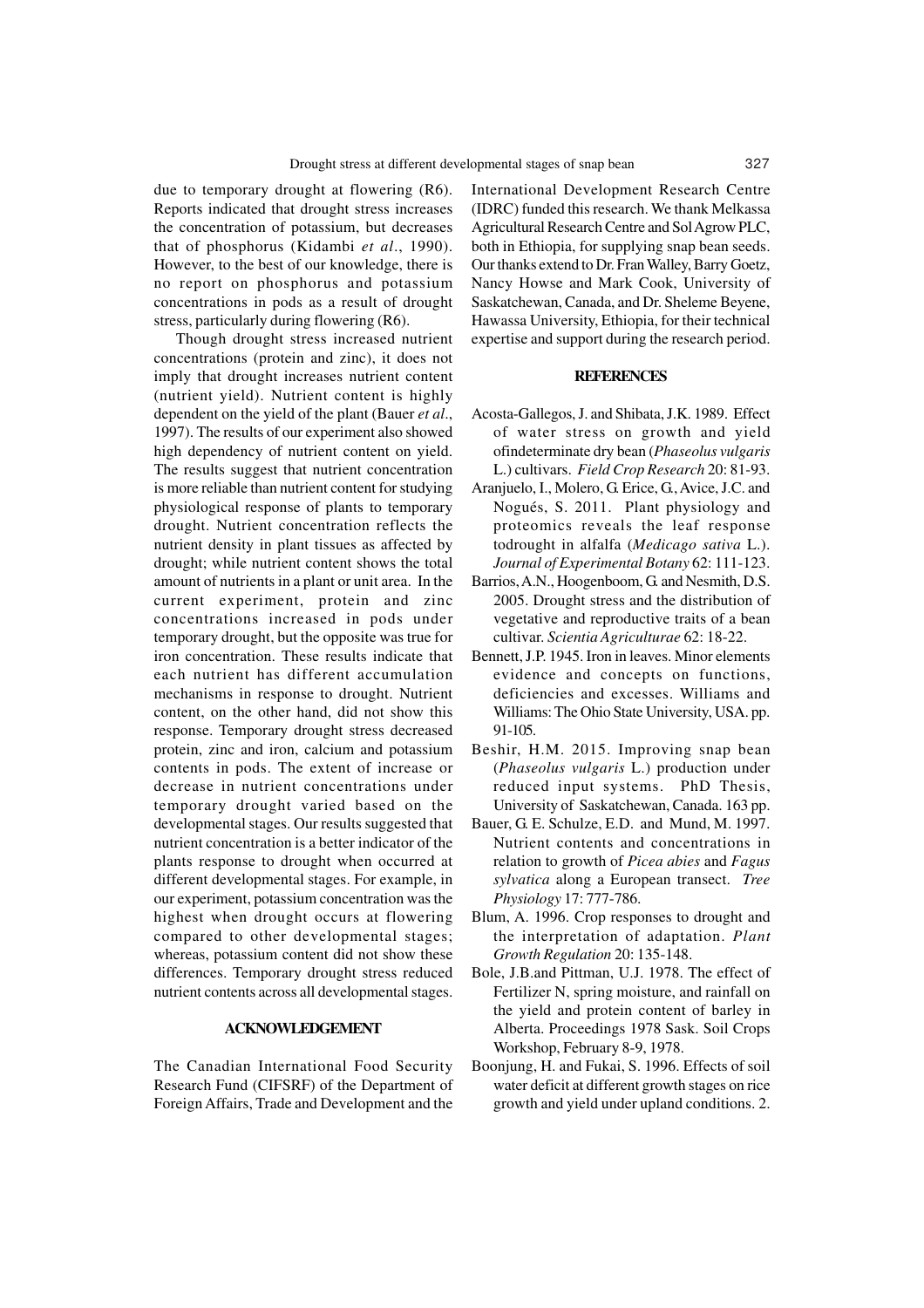Phenology, biomass production and yield. *Field Crops Research* 48: 47-55.

- Boutraa, T. and Sanders, F.E. 2001. Influence of water stress on grain yield and vegetative growth of two cultivars of bean (*Phaseolus vulgaris* L.). *Journal of Agronomy and Crop Science* 187: 251-257.
- Cakir, R. 2004. Effect of water stress at different development stages on vegetative and reproductive growth of corn. *Field Crops Research* 89: 1-16.
- Cakmak, I., Marschner, H. and Bangerth, F. 1989. Effect of Zn nutritional status on growth, protein metabolism and levels of lndole-3 acetic acid and other phytohormones in bean (*Phaseolus vulgaris* L.). *Journal of Experimental Botany* 40: 405-412.
- Calvache, M., Reichardt, K., Bacchp,O.O.S. and Dourado-Neto, D. 1997. Deficit irrigation at different growth stages of the common bean (*Phaseolus vulgaris* L., Cv. Imbabello). *Scientia Agriculturae* 54:1-16.
- Chao, W.S., Gu, Y., Pautot, V., Bray, E. A. and Walling, L. L. 1999. Leucine aminopeptidase RNAs, proteins, and activities increase in response to water deficit, salinity, and the wound signals systemin, methyl jasmonate, and abscisic acid. *Plant Physiology*120: 979- 992.
- CIAT. 1986. Centre for Agriculture in the Tropics (CIAT) Stages of Development of the common bean plant; study guide to be used as a supplement to the audiotutorial unit on the same topic. Scientific content: Fernando Fernandez; Paul Gepts, and Marceliano Lopez. English production: Oscar Arregoces, Rigoberto Hidalgo, and Adriana Correa. Cali Colombia. CIAT. 32p. (Series 04EB-09.03).
- De Mejia, E.G., Martinez-Resendiz,V., Castano-Tostado, E. and Loarca-Pina,G. 2003. Effect of drought on polyamine metabolizim, yield, protein content and in vitro protein digestibility in tepary (*Phaseolus acutifolius*) and common (*Phaseolus vulgaris* L.) bean seeds. *Journal of the Science of Food and Agriculture* 83:1022-1030.
- Ghanbari, A.A., Shakiba, M.R., Toorchi, M. and Choukan, R. 2013. Nitrogen changes in the leaves and accumulation of some minerals in the seeds of red, white and chitti bean

(*Phaseolus vulgaris* L.) under water deficit conditions. *Australian Journal of Crop Science* 7:706-712.

- Ghanbari, A.A., Shakiba, M.R., Toorchi, M., Choukan, R. and Pessarakli, M. 2015. Accumulation of reserve compounds in common bean seeds under drought Stress. *Journal of Plant Nutrition* 38: 609-623.
- Ghassemi-Golezani, K., Ghanehpoor, S. and Mohammadi-Nasab, A.D. 2009. Effects of water limitation on growth and grain filling of faba bean cultivars. *Journal of Food, Agriculture and Environment* 7: 442-447.
- Gunton, J.L. and Evenson, J.P. 1980. Moisture stress in navy bean: effect of withholding irrigation at different phenological stages on growth and yield. *Irrigation Science* 2: 49 - 58.
- Handa, S., Bressan, R.A., Handa, A.K., Carpita, N.C.and Hasegawa, P.M. 1983. Solutes contributing to osmotic adjustment in cultured plant cells adapted to water stress. *Plant Physiology* 73: 834-843.
- Hossain, M.D.M., Lam, H. and Zhang, J. 2015. Physiological response of soybean genotypes to water limiting conditions. *African Crop Science Journal* 23:227-238.
- Imran, M., Khan, H., Hassan, S.S. and Khan, R. 2008. Physicochemical characteristics of various milk samples available in Pakistan. *Journal of Zhejiang University Science* 9: 546-551.
- Kidambi, S.P., Matches, A.G. and Bolger, T.P. 1990. Mineral concentrations in alfalfa and sainfoin as influenced by soil moisture level. *Agronomy Journal* 82: 229-236.
- Kulshrestha, S., Mishra, D.P. and Gupta, R.K. 1987. Changes in contents of chlorophyll, proteins and lipids in whole chloroplast membrane fractions at different leaf water potentials in drought resistant and sensitive genotype of wheat. *Photosynthetica* 21: 65- 70.
- Lazcano-Ferrat, I. and Lovatt, C.J. 1999. Relationship between relative water content, nitrogen pools and growth of *Phaseolus vulgaris* L. and *P. acufifolius* A. Gray during water deficit. *Crop Science* 39: 467- 475.
- Lemma, D., Shimelis, A., Selamawit, K. and Abyot, A. 2008. Variety development of major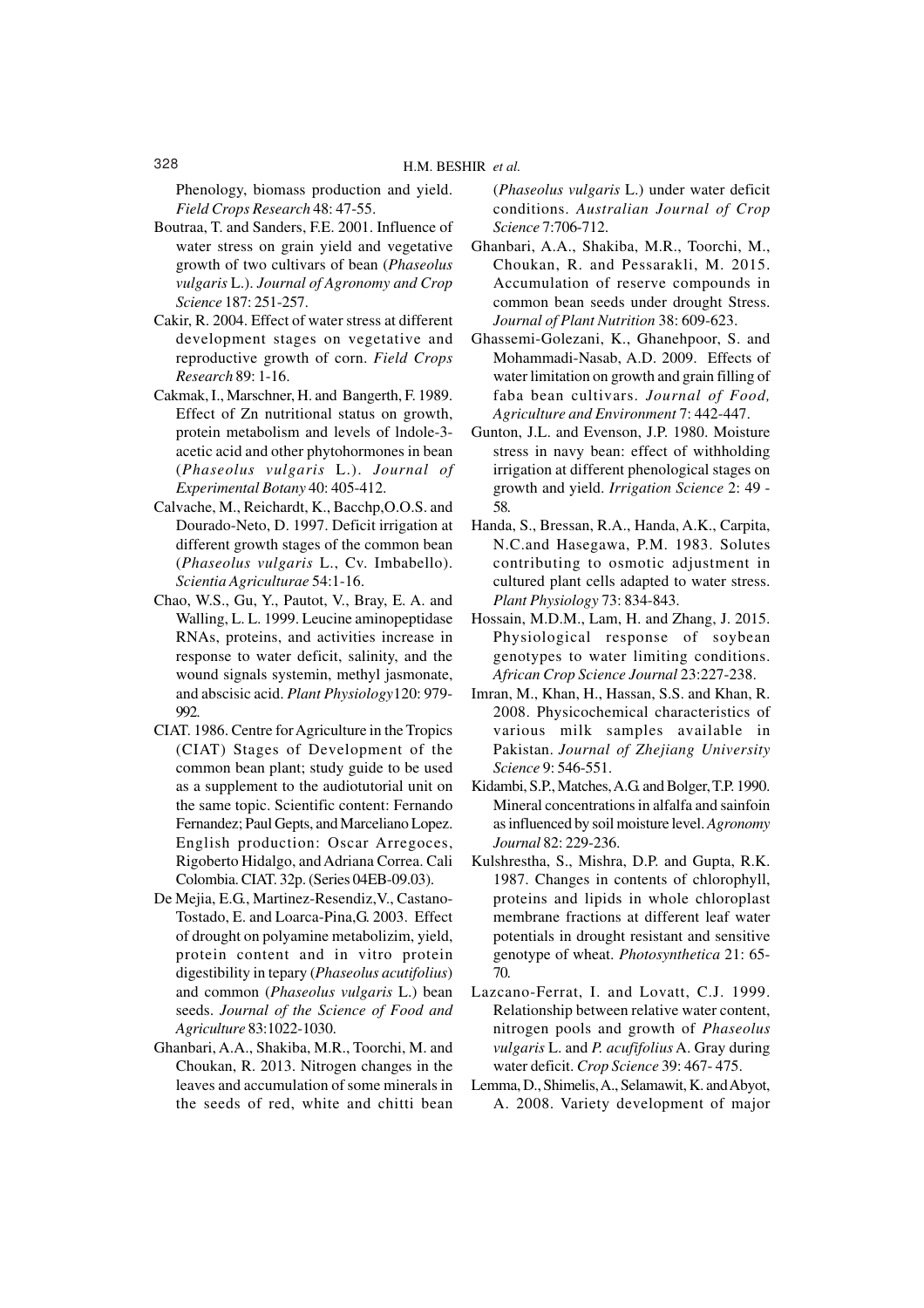vegetables in the Rift Valley region. Ethiopian Horticulture Society. *Proceedings of the First Conference, 23-24 March 2006.* Addis Ababa, Ethiopia. pp. 83-89.

- Manjeru, P., Madanzi,T., Makeredza,B., Nciizah, A. and Sithole, M. 2007. Effect of water stress at different growth stages on components and grain yield of common bean (*Phaseolus vulgaris* L.). *African Crop Science Conference Proceeding* 8:299-303.
- Martinez, C., Ros, Periago, G.M.J., Lopez, G., Ortuno, J. and Rincon, F. 1995. Physicochemical and sensory quality criteria of green bean (*Phaseolus vulgaris* L.). *LWT-Food Science and Technology* 2: 515-520.
- Mavi, H. and Tupper, G.J. 2004. Agrometeorology: principles and applications of climate studies in agriculture. Haworth Press. Inc., New York, USA. pp. 376.
- Mengel, K. 1994. Iron availability in plant tissuesiron chlorosis on calcareous soils. *Plant and Soil* 165: 275-283.
- Molina, J.C., Moda-Cirino, V., Júnior, N.S.F., De Faria, R.T. and Destro, D. 2001. Response of common bean cultivars and lines to water stress. *Crop Breeding and Applied Biotechnology* 1: 363-372.
- Morrissey, J. and Guerinot, L.G. 2009. Iron uptake and transport in plants: The good, the bad, and the ionome. *Chemical Reviews* 109(10): 4553 - 4567.
- Nchimbi-Msolla, S.and Tryphone, G.M. 2010. The effect of the environment on iron and zinc concentrations and performance of common bean (*Phaseolus vulgaris* L.) genotypes. *Asian Journal of Plant Science* 9: 455-462.
- Ndjiondjop, M.N., Cisse, F., Futakuchi, K., Lorieux, M., Manneh, B., Boccol, R. and Fatondji, B. 2010. Effect of drought on rice (*Oryza* spp.) genotypes according to their drought tolerance level. Second Africa Rice Congress, Bamako, Mali, 22-26 March 2010: Innovation and Partnerships to Realize Africa's Rice Potential.
- Nielsen, D.C. and Nelson, N.O. 1998. Black bean sensitivity to water stress at various growth stages. *Crop Science* 38: 422-427.
- Ouzounidou, G., Ilias, I.F., Giannakoula, A. and Theoharidou, I. 2014. Effect of water stress and NaCl triggered changes on yield,

physiology, biochemistry of broad bean (*Vicia faba*) plants and on quality of harvested pods. *Biologia* 69: 1010-1017.

- Perry, A. S.and. Perry, R. Y. 1989. Effects in arid regions. pp. 155-193. In: Bourdeau, P., Haines, J. A., Kleinand, W. and Krishna, M. C. R. (Eds.). Ecotoxicology and climate with special reference to hot and cold climates. Scope 38. IPCS Joint SYMPOSIA 9:. John Wiley & Sons LtdP, Chichester-New York-Brisbane-Toronto-Singapore.
- Proulx, E., Yagiz, Y., Nunes, M.C.N. and Emond, J. 2010. Quality attributes limiting snap bean (*Phaseolus vulgaris* L.) postharvest life at chilling and non-chilling temperatures. *HortScience* 45: 1238-1249.
- Rai, V.K., Singh, G., Thakur, P. K. and Banyal, S. 1983. Protein and amino acid relationship during water stress in relation to drought resistance. *Plant Physiology and Biochemistry* 10:161-167.
- Reynolds, S.G. 1970. The gravimetric method of soil moisture determination: Part I a study of equipment, and methodological problems. *Journal of Hydrology* 11: 258-273.
- Rosales-Serna, R., Kohashi-Shibata, J., Acosta-Gallegos, J.A., Trejo-Lo'pez, C., Ortiz-Cereceres, J. and Kelly, J. D. 2004. Biomass distribution, maturity acceleration and yield in drought-stressed common bean cultivars. *Field Crops Research* 85: 203-211.
- SAS Institute. 2012. The SAS system for Windows. Release 9.3. SAS Institute, Inc., Cary, NC, USA.
- Sharma, P. and Dubey, R.S. 2005. Drought induces oxidative stress and enhances the activities of antioxidant enzymes in growing rice seedlings. *Plant Growth Regulation* 46:209- 221.
- Sharma, P. and Dubey, R.S. 2011. Protein synthesis by plants under stressful conditions. pp. 456- 518. In: Pessarakli, M. (Ed.). Handbook of plant and crop stress, 3rd ed. CBC Press, Taylor & Francis Group, New York, USA.
- Thomas, R., Sheard, R.W. and Moyer, I.P. 1967. Comparison of conventional and automated procedures for nitrogen, phosphorus and potassium analysis of plant material using a single digest. *Agronomy Journal* 99: 240- 243.